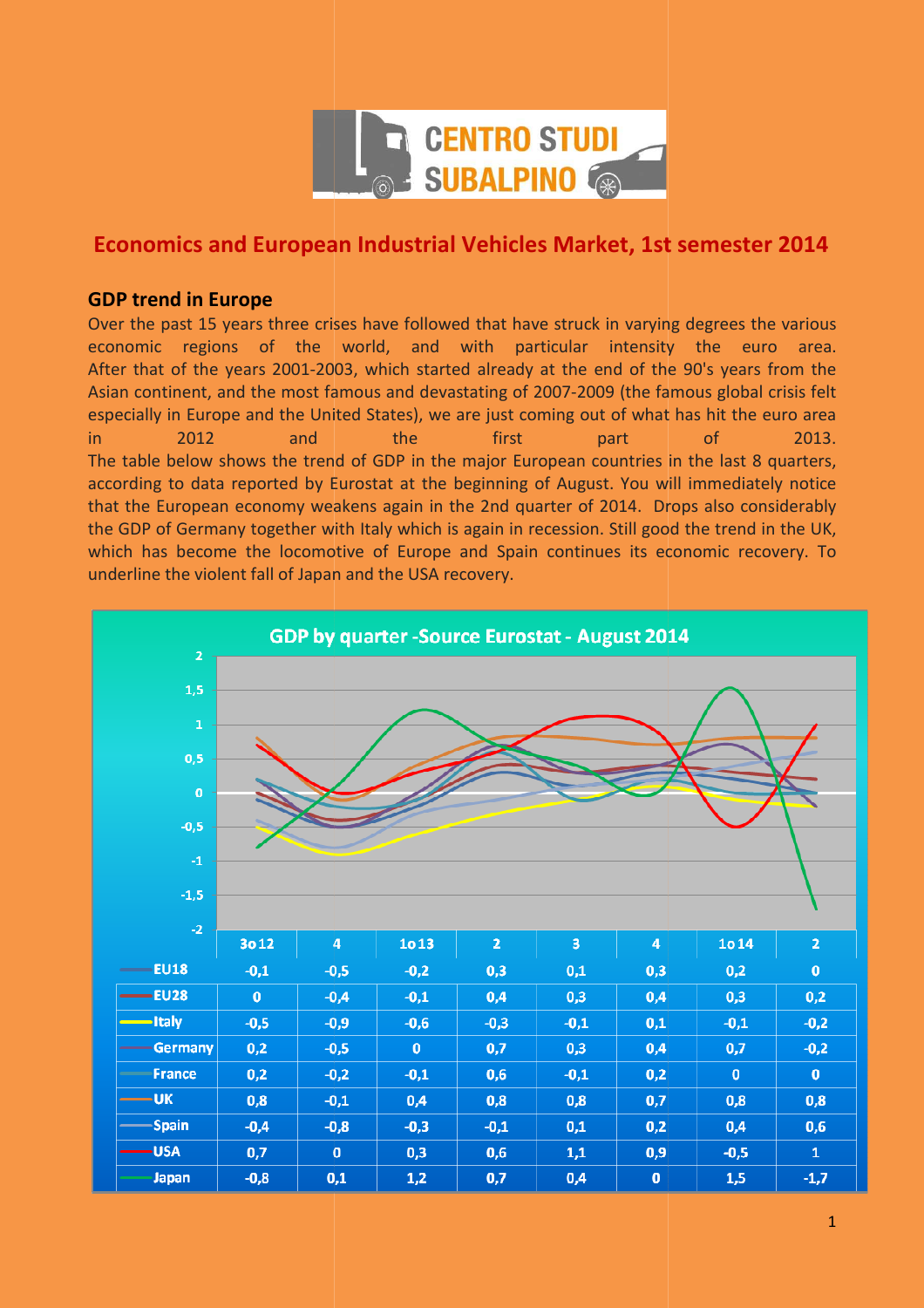## **The Industrial vehicles market and the economic trends**

The market for industrial vehicles has always been affected or influenced, as it is obvious, by these economic phases, and has in fact literally collapsed in Europe between 2008 and 2009, and after shooting up in 2011 fell in 2012 as a result of new recession, keeping the same low values of last year too. A certain recovery is underway this year.



It should be emphasized that the reaction to the economic crisis is dramatically more pronounced than the size of the decline in GDP, as shown by the graph that for comparison has been referred to the European Union at 18, for which comparable data are available.

The above is already significant in the case of commercial vehicles, where the downturn had already begun in 2008 and again in 2012 and 2013 has started to fall dramatically to recover only at the end of last year. With the recovery of GDP this year, the market appears to develop positively, especially in the field of commercial vehicles (< 3,5t).

In this regard, we show the data by quarters for both commercial (<3.5 t) and trucks from 2011. The Commercial Vehicles are enjoying a revival as early as the last quarter of last year and continuing with increments of approximately 10% in the last six months.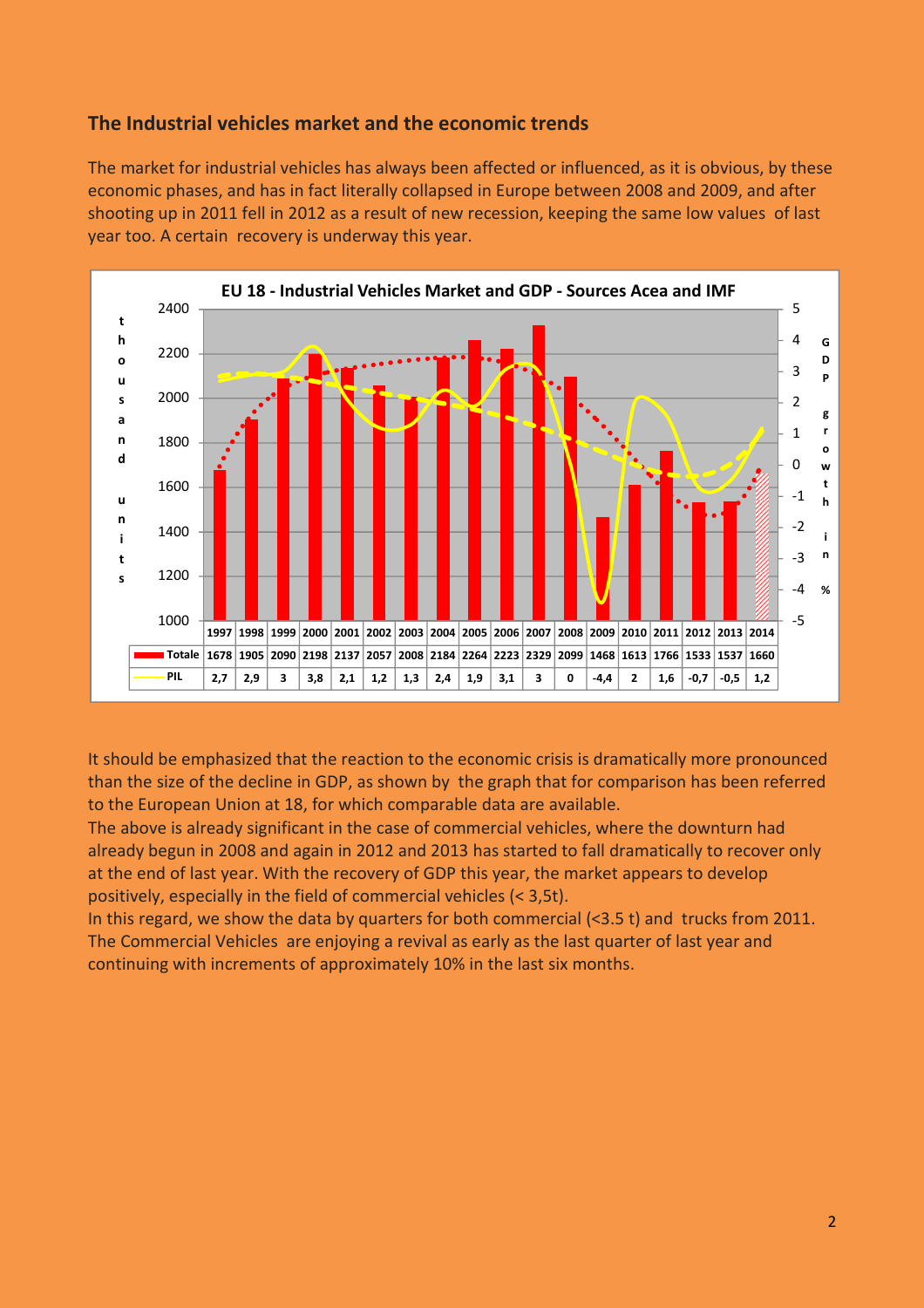

**For trucks**, after the anticipation of purchases in the last quarter of last year, in anticipation of the introduction of the Euro 6 from January 1st of this year, sales are decreasing, but probably will recover in the coming quarters, after the surplus of purchases by the end of 2013 has been absorbed and in the case of a stronger GDP growth.

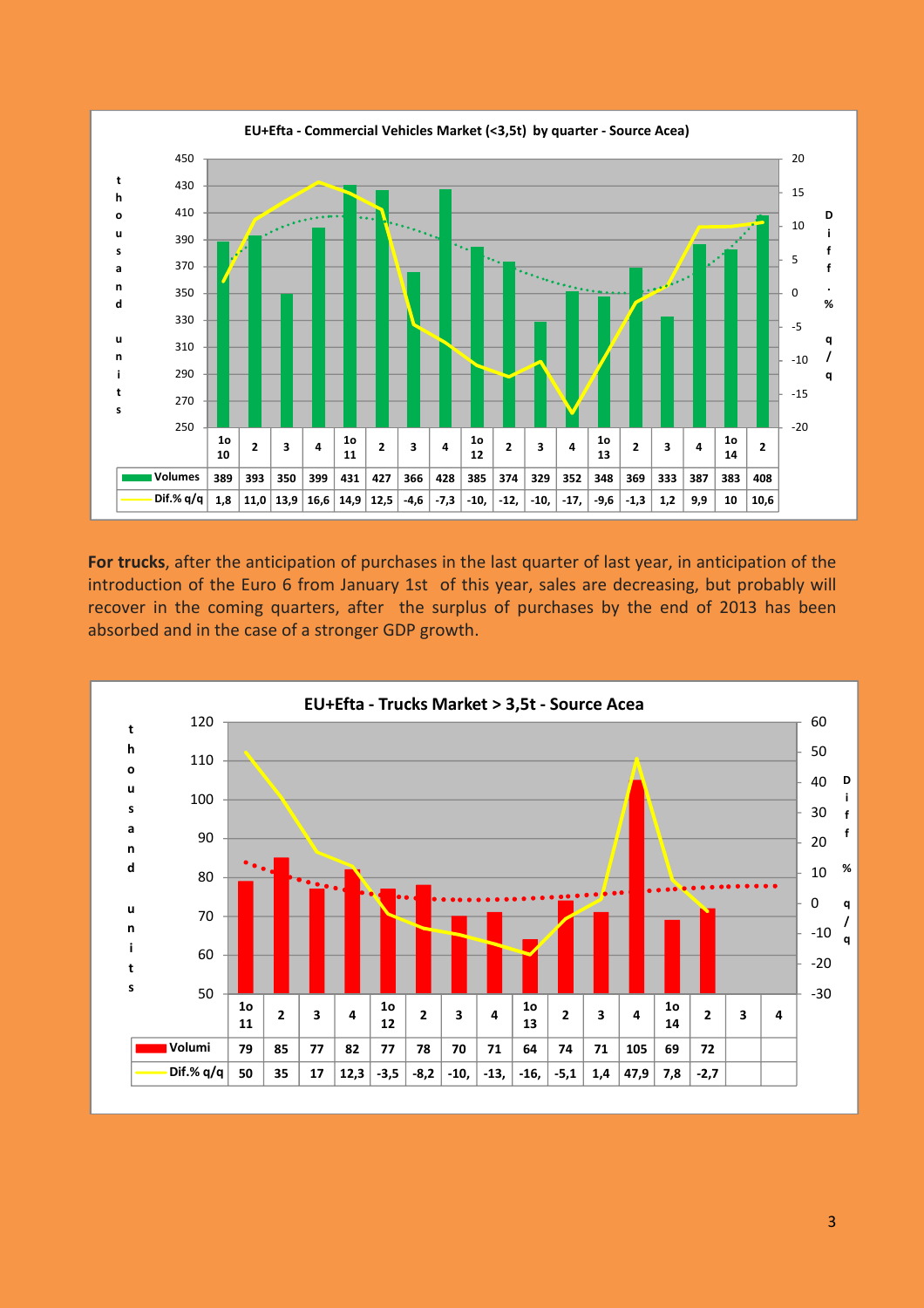

**A comparison between sales of heavy vehicles in Europe (EU+EFTA) and the USA** (over 16 t) in Europe, and in Class 8 in the USA), shows how the crisis has affected other important areas of the western world. In this example it should be noted that the crisis in the USA started already in 2007 with a drop in the market by as much as 47% in one year and 67% in three

#### years.

.

The recovery in that market was equally pronounced with an increase in 2011 of 60%. Even in that area, however, the pace of growth reduced in the second half of 2012 but that has not prevented the growth of the total of the year, while in Europe was already in place a new recession. Last year, the American market has fallen mainly for the disputes about the "fiscal cliff." In Europe, the market remained weak for most of the year, and has recovered only in the last quarter in anticipation of purchases in view of the entry into force of the Euro VI on January 1st of this year. Also supported by the recovery of the economy in the current year the American market has started to grow remarkably and in the first 7 months cumulative has gained 17.1% over last year. In Europe the first six months ended with an increase of 6.2% over the first half of last year, but with a downward trend also linked to the weakening of the economy in the 2nd quarter of this year, ..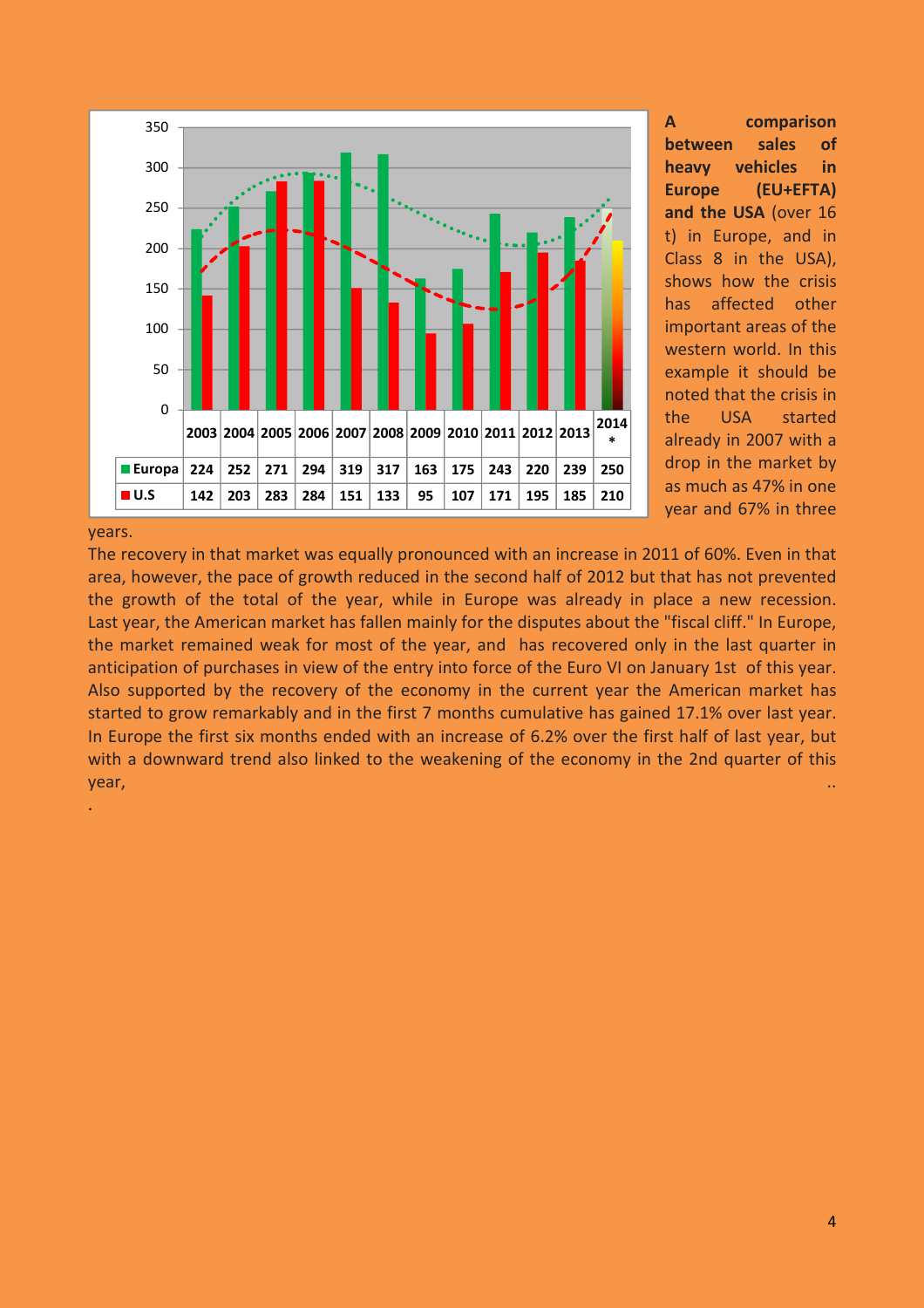# **The Italian Markets for Industrial Vehicles from 2003 through the first semester 2014 and short term forecasts.**

# **Commercial Vehicles (<3,5t)**

The following graph shows the trend in registrations of commercial vehicles in the past decade, with an indication of the progression of GDP in the same years, which shows clearly that the two curves are almost parallel, with a correlation coefficient of 0,87 confirming that the sales of these vehicles, which are closely related to the distribution, were blocked by the dramatic reduction in



This trend is also confirmed by the history of this sector over the last twenty years. The sector had in fact already suffered a lot due to the previous generalized crisis of 1992-93; had begun to recover in 1994 with the first Tremonti, but especially in 1997/8, years of the scrappage scheme that benefited the those vehicles , and 98-2000 with the strong recovery in economic activity, and the relative increase in consumption and sustained growth of investments (machinery, equipment and means of transport) that have contributed to the growth in demand, with a significant growth rate.

The factors that have influenced in those years the rapid development of this segment are manifold, including the progressive expansion of the tertiary sector, the capillary and the strong increase of the distribution of consumer goods, the closing of urban areas to heavy vehicles . Has also affected the pace of investment the preparation of the Jubilee year 2000. Back in 2001, however, this drive had faded considerably, and only the re-introduction in 2002 of the Tremonti (bis), did get to the field the absolute record of registrations. The global crisis of 2008/9 has also deeply depressed sales in this area that has not recovered even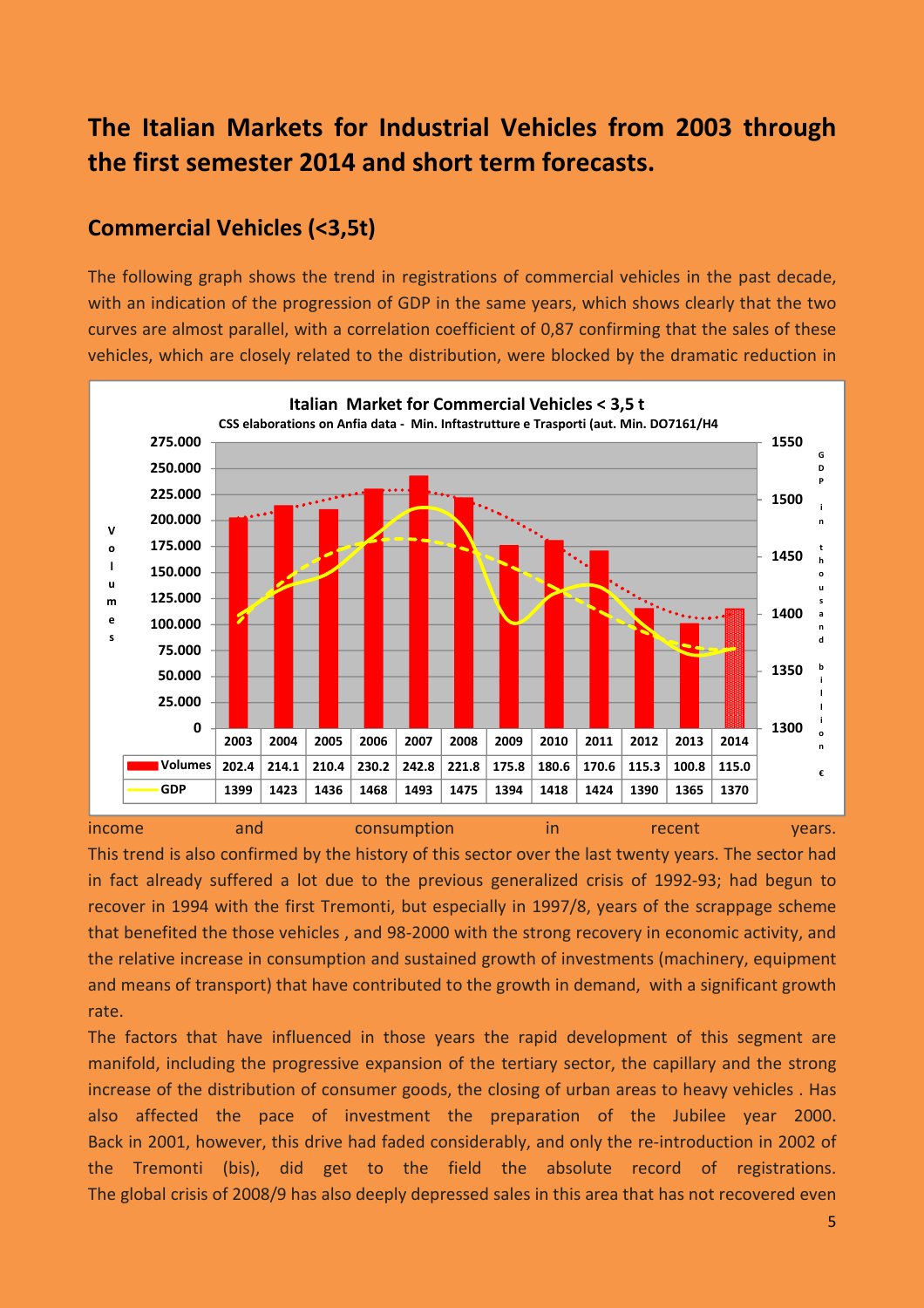with the limited recover from the recession, (again tied to a program of incentives for scrapping in late 2009 and early 2010) and indeed has dramatically collapsed in 2012 and 2013 with the return to a new recession. A rebound of a certain entity has started at the end of last year and it is expected that the current year will close with a gain of about 15%, around 115,000 units.



As already pointed out the correlation between registrations and GDP has always been significant, as it is natural given that the sale of commercial vehicles is clearly influenced by the economic cycle. Between 1993 and 2002, the correlation was as high as 0.96. In the period 2003-2013 the index is only 0.70, given that the dramatic drop in consumptions has altered the normal relationship between sales and GDP, reducing to zero the renewal of the fleet and limiting sales to the replacement of vehicles absolutely obsolete.

# **The Italian Trucks Market from 1993 through 1st semester 2014 and short term forecasts**

For trucks (>3,5t) the same considerations described for commercial vehicles until 2002 apply. Since 2003 the market has stabilized over 35,000 units per year, indirectly emphasizing a pure substitution in big fleets. The owner-operators, who represent the majority of road operators keep their vehicles for rather longer periods and park tend to age gradually. In 2009 the market demand decreased sharply to the values of fifteen years ago, the period of the previous crisis that affected the whole of Europe in those years, but suffered a further collapse in 2012 and 2013; there was a slight recovery starting from last quarter of last year, with an anticipation of purchases in view of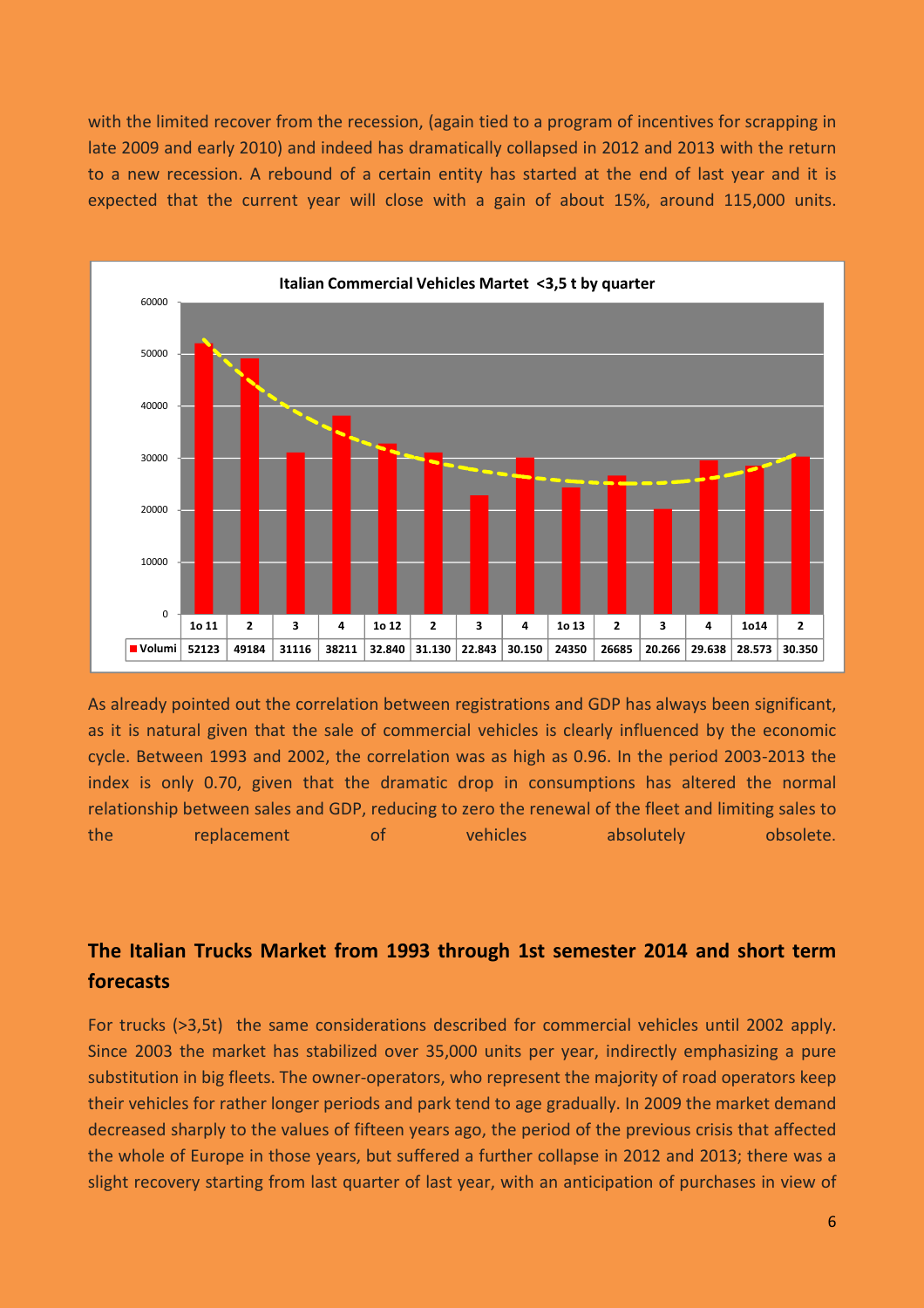

 But from the 2nd quarter of this year registrations are back down. If the total year will show a slight recovery in 2013 will be on only for registrations in the first half, an increase of 4.5%



The poor correlation with the series of the GDP of the entire period (0.47) probably indicates that registrations in Italy were, however, constrained by the availability of the product on the Italian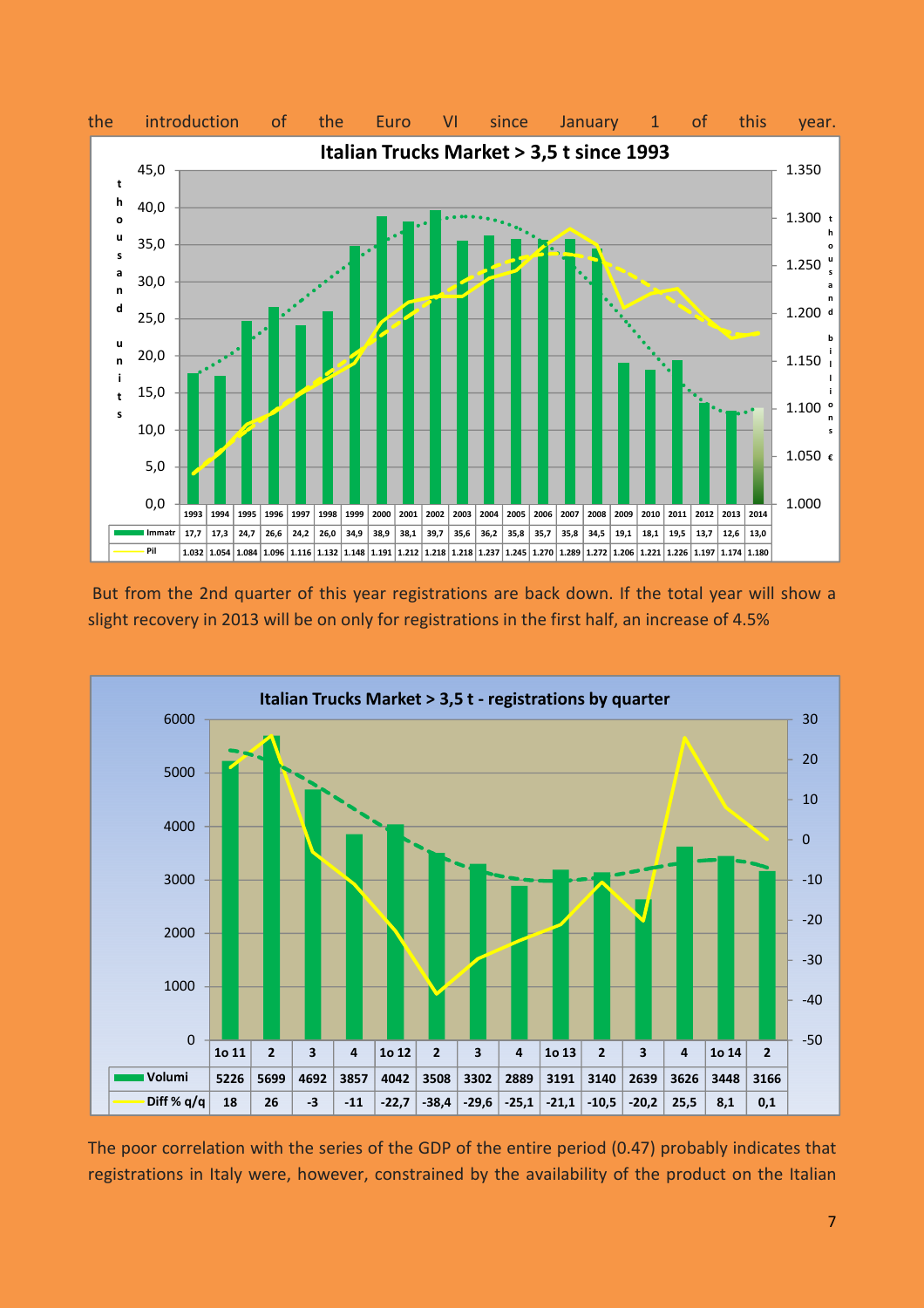market, rather than by economic factors directly influential on the demand. As evidence of this, measuring the correlation between registrations and GDP between 1993 and 2002, the value is very high (0.96) as in the area of Commercial Vehicles, proof that at that time the demand for trucks (>3,5t) was directly influenced almost exclusively by economic factors.

**For vehicles above 16 t we can repeat the same considerations**: the modest recovery in 2010 and early 2011 was followed by a further drop in demand from the 2nd quarter of 2012, given the new severe recession, and continued for almost all last year until the last quarter when sales increased for the anticipation of purchases in view of the introduction of the Euro VI in January 1st of this year. But by the 2nd quarter of this year, registrations are back down.



The current situation remains therefore of major crisis in the truck market.

A further proof comes from the analysis of the market for trailers and semi-trailers: even in the presence of a positive trend since the beginning of 2010, partly as a result of the specific incentives for that sector, from the second quarter of 2011 the trend has been gradually reducing and the market has returned to values traceable only in the last century. Even for trailers and semi-trailers there was a brief recovery at the end of last year, in parallel with the truck market recovery, for the reasons given above, but already from the beginning of the year the market is back down.